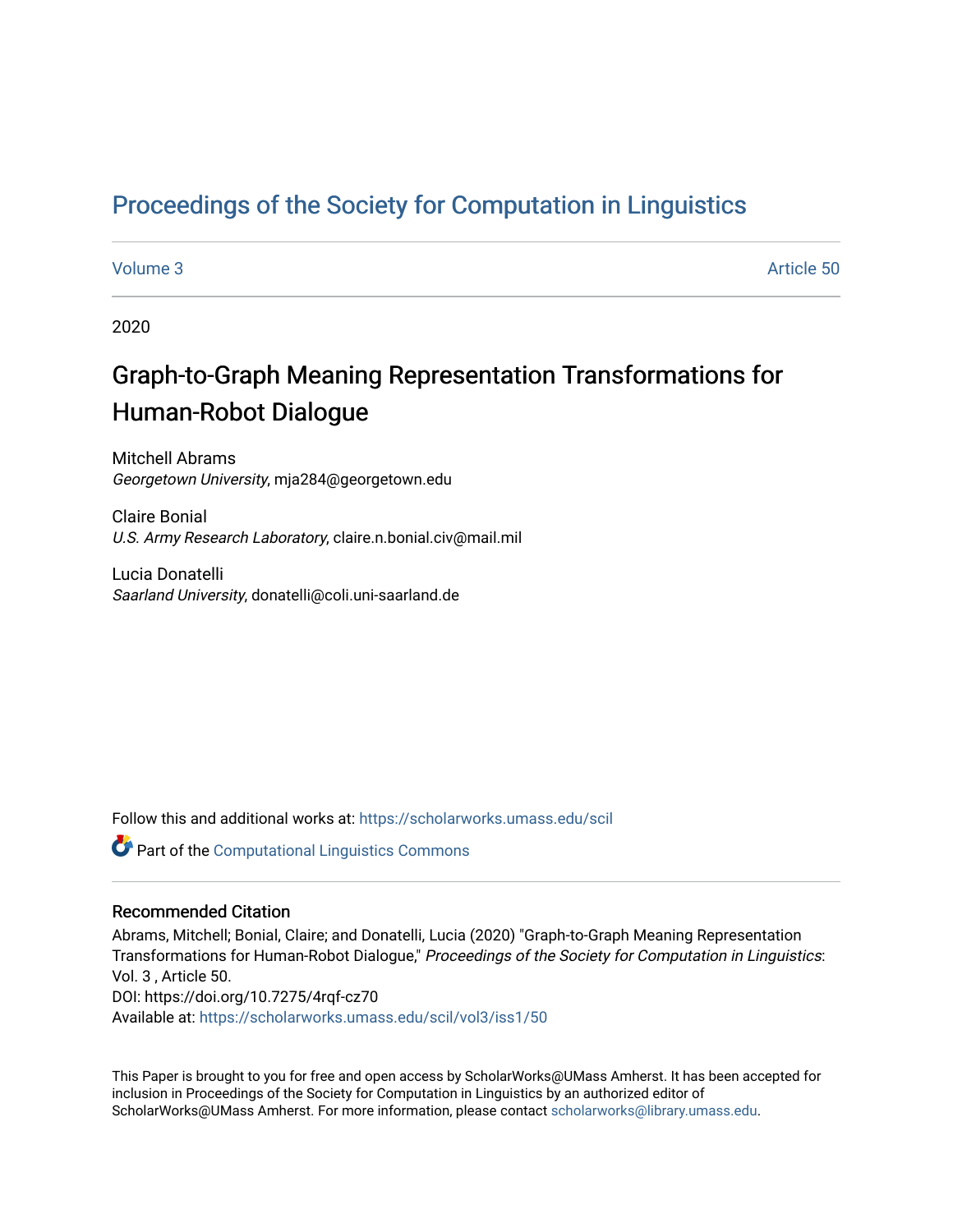### Graph-to-Graph Meaning Representation Transformations for Human-Robot Dialogue

Mitchell Abrams<sup>1</sup>, Claire Bonial<sup>2</sup>, and Lucia Donatelli<sup>3</sup>

1Georgetown University, Washington DC 2U.S. Army Research Laboratory, Adelphi, MD <sup>3</sup>Saarland University, Saarbrücken, Germany mja284@georgetown.edu

Introduction. This research forms part of a larger project focused on natural language understanding (NLU) in the development of a twoway human-robot dialogue system in the search and navigation domain. We leverage Abstract Meaning Representation (AMR) to capture and structure the semantic content of natural language instructions in a machine-readable, directed, acyclic graph (Banarescu et al., 2013). Two key challenges exist for NLU in this task: (i) how to effectively map AMR to a constrained robot action specification within a particular domain; and (ii) how to preserve necessary elements for general understanding of human language with the goal that our robot may expand its capabilities beyond a single domain. To address these challenges, we establish a two-step NLU approach in which automatically-obtained AMR graphs of the input language are converted into in-domain meaning representation graphs augmented with tense, aspect, and speech act information. Here, we detail both rule-based and classifier-based methods to transform AMR graphs into our in-domain graphs, thereby bridging the gap from unconstrained natural language input to a fixed set of robot actions.

Background: Data & Annotations. To determine the type of language found in our task and how it is represented in AMR, we used a corpus of human-robot dialogue in which a person directs a remotely located robot to complete search and navigation tasks (Marge et al., 2016). We then manually selected 504 utterances made up of short, sequential excerpts of the corpus data that are representative of the variety of common exchange types that we see. These sentences were independently double-annotated (IAA 87.8% using the Smatch metric (Cai and Knight, 2013)) and adjudicated following current AMR guidelines.<sup>1</sup>

Notably absent from current AMR representa-

tion and essential to our task are two elements: (i) tense and aspect information; and (ii) speech act information regarding speaker intent. To address (i), we adapted the annotation system of Donatelli et al. 2018 for tense and aspect; see Bonial et al. 2019 for details. The absence of speech acts in AMR was anticipated, as existing AMR corpora are text-based.2 For our task, however, an off-theshelf taxonomy of speech acts was not ideal. The language found in our domain generally adheres to the division of *information-transfer* and *actiondiscussion* found in other dialogue act classification systems for conversational agents (e.g., Bunt et al. 2012), yet it also tends to group into specific categories related to our robot's abilities and the search-and-navigation task.

We therefore developed a set of 27 templatelike AMRs specific to the task of human-robot dialogue, inspired by classical work on speech acts (Austin, 1975; Searle, 1969). These augmented AMR templates are skeletal AMRs in which the top, anchor node is a fixed relation corresponding to a speech act type (e.g., assert-02 in the AMR lexicon); one of its numbered arguments, or 'ARGs', is a fixed relation corresponding to an action (e.g., turn-01) or the content of the speech act; and arguments of these relations are filled out to detail both dialogue relationships (utterance level) and action specifications (content level) (Bonial et al., 2019). These 27 speech acts are classified into 5 types, listed in Fig. 1 (number of subtypes in parentheses), along with example subtypes for the type command. Tense and aspect information are currently annotated only on the content level.

As an example of how our augmented AMRs work, a template for command:move is shown in Fig. 2(b); in Fig. 2(c), this template is filled in with the specifics of the utterance *Move to the wall.* Fig. 2(a) shows the original AMR. Note, although

*Proceedings of the Society for Computation in Linguistics (SCiL) 2020*, pages 459-462. New Orleans, Louisiana, January 2-5, 2020

<sup>1</sup> https://github.com/amrisi/ amr-guidelines/blob/master/amr.md

<sup>2</sup> https://amr.isi.edu/download.html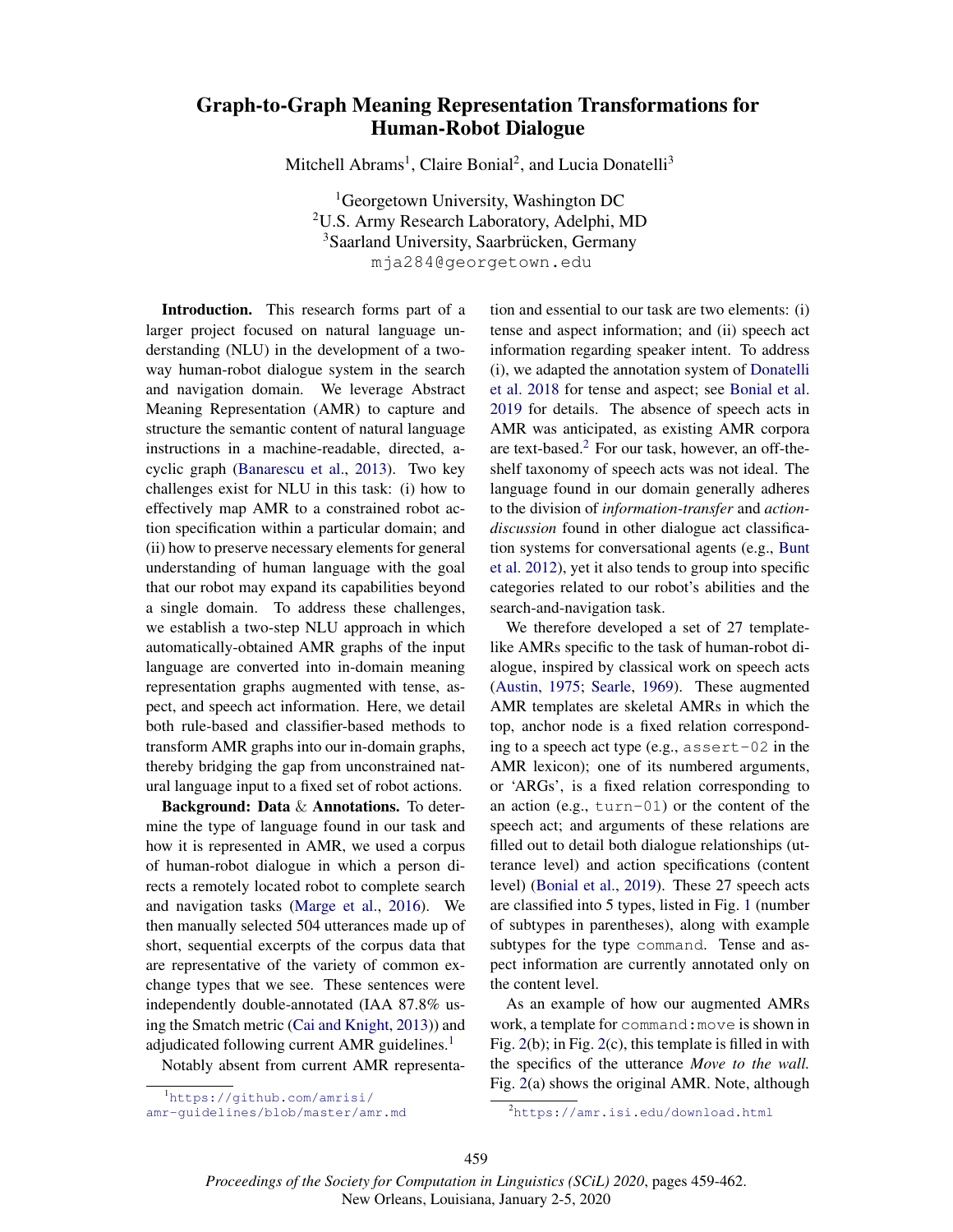SPEECH ACT TYPES c / command  $(6)$   $\rightarrow$  command:move<br>a / assert  $(9)$  command:turn a / assert  $(9)$ r / request (4) command:send-image  $q /$  question  $(3)$  command: repeat e / express (5) command:cancel command:stop

Figure 1: Speech act types with example subtypes.

```
(a) (m / move-01 :mode imperative
        :ARG0 (y / you)
        :ARG1 y
        :ARG2 (w / wall))
(b) (c / command-02
        :ARG0-commander
        :ARG1-impelled agent
        :ARG2 (g / go-02 :completable +
            :ARG0-goer
            :ARG1-extent
            :ARG3-start point
            :ARG4-end point
            :path
            :direction
            :time (a / after
                :op1 (n / now))))
(c) (c / command-02
        :ARG0 (c2 / commander)
        :ARG1 (r / robot)
        :ARG2 (g / go-02 :completable +
           :ARG0 r
           :ARG3 (h / here)
           :ARG4 (w / wall)
           :time (a2 / after
                :op1 (n / now))))
```
Figure 2: The utterance *Move to the wall* represented in (a) AMR form, (b) domain specific bare template form, and (c) as a filled-in domain specific graph.

absent in the utterance itself, our template captures key information such as start point and who is addressing whom. It also generalizes across utterances related to movement: whether the instruction uses the word *move, drive* or *proceed*, the in-domain representation is the same. The original AMR captures any lexical differences. The template-like structure further helps identify any critical missing information that may prohibit the robot from successfully completing a given action with required roles and aspectual annotation that specify the existence of an achievable goal (:completable ±; see Bonial et al. 2019 for discussion).

To establish a gold standard set of in-domain graphs, two authors manually transformed and adjudicated a subset of 290 single-sentence utterances from the larger human-robot dialogue corpus of 504 AMRs described earlier.

Graph-to-Graph Transformations. We convert AMRs, such as that seen in Fig.  $2(a)^3$ , into our in-domain graphs (e.g., Fig. 2(c)) through a mixed methods approach of both rule-based and classifier-based systems, outlined in Figure 3. Following this transformation pipeline, the system requires both the original AMR and original natural language utterance as input. From the utterance, classifiers first determine the speech act and tense information. The classified speech act then triggers one of the corresponding templates. The speech act subtype is identified by matching the root action predicate in the original AMR to any predicates in a dictionary of keywords associated with each subtype. Aspectual information is triggered by specific patterns of speech act and tense combinations. Next, regex searches the original AMR to extract additional relevant arguments and action predicates that correspond to slots in each template, transforming them when necessary (e.g., *you* to *robot*). Details on each step follow.

While there exists a neural AMR graph converter for a related task (Liu et al., 2015), neural systems require substantial training data in the form of annotated input and output graphs. In contrast, our partially rule-based approach leverages the highly structured AMR information and a relatively small data set of natural language text with speech act or tense labels to train the classifiers. Additionally, our two-step approach, in which we maintain both the original parsed AMR as well as the augmented in-domain AMR, allows us to keep track of both the sentence meaning determined by the linguistic signal alone, and the speaker meaning particular to our context (Bender et al., 2015).

*Speech Acts.* A speech act classifier predicts one of the five speech act types from the original utterance, triggering the appropriate in-domain template for use. Since natural language is variable, we implement a classifier that will be robust to any language input, rather than rely on a rule-based approach in this step. We implement an off-the-shelf Naive Bayes multinomial classifier for our baseline from the scikit-learn library, using unigrams as features (Pedregosa et al., 2011).4

In order to classify the speech act subtype (e.g., command:move, command:turn), the pipeline uses regex to find the root predicate

<sup>&</sup>lt;sup>3</sup>We plan to obtain AMRs using automatic parsers including Lindemann et al. 2019.

<sup>4</sup> Though we explored using *unigrams*, *bigrams*, and *unigrams + bigrams*, unigrams performed best as our domain is fairly restricted and predictable from individual words. Higher-order n-grams were not effective due to sparsity issues from a small training set and introduced noise into our system.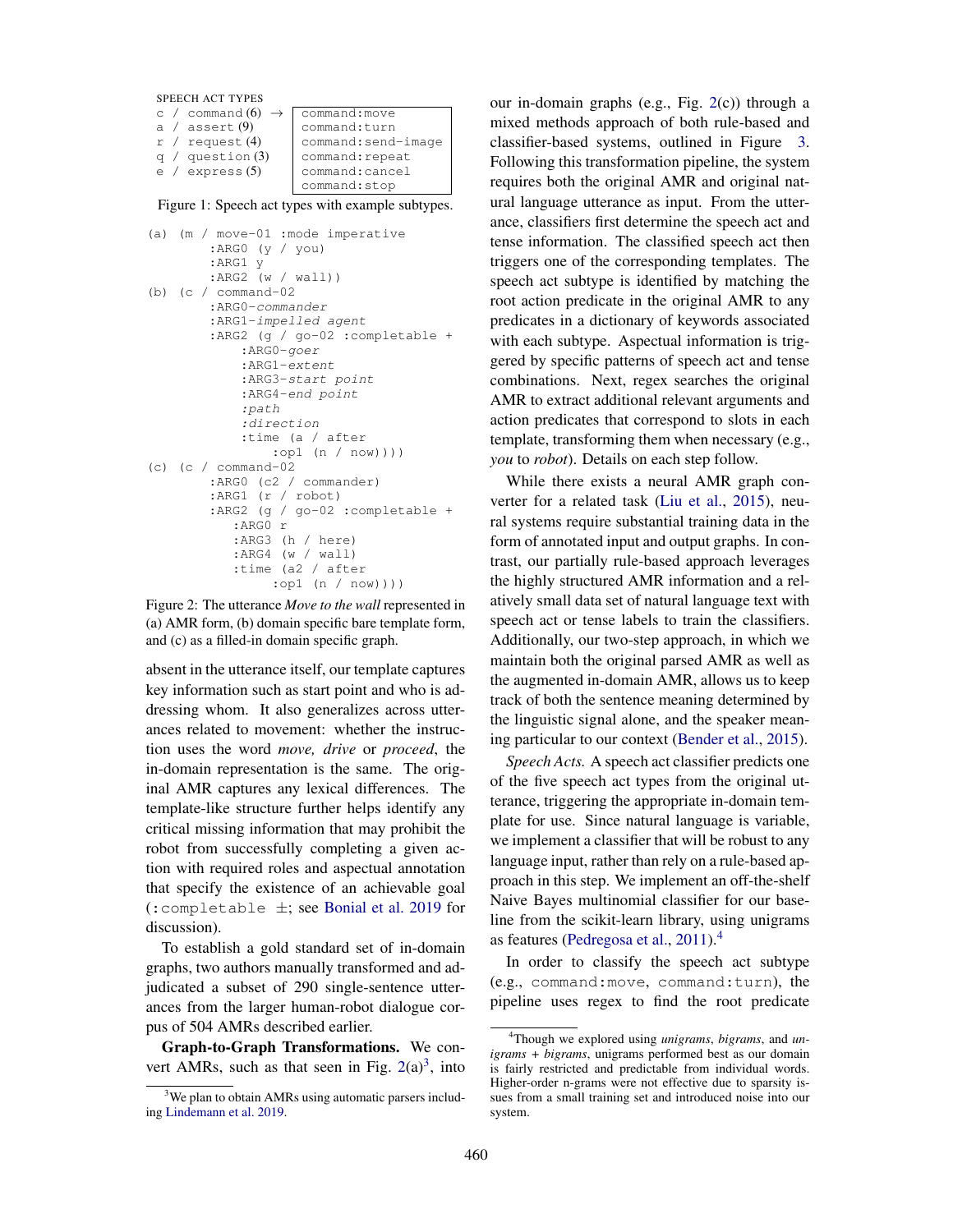

Figure 3: Mixed methods approach to graph transformation. Classifiers and rule-based systems collect and store relevant slot information from the original AMR and original utterance to output an augmented AMR

in the original AMR. In our domain, only a small group of predicates correspond to specific subtypes within each speech act category. For instance, assuming an utterance is classified as a command, if go-02 or move-01 is found to be the root predicate of the original AMR graph, then the subtype is determined to be command:move. While move-01 is a predicate shared among other subtypes, namely assert:move and request:instruct, the pipeline only searches for subtypes that belong to the classified speech act category.

*Tense Classifier.* A tense classifier determines if the original natural language utterance pertains to a *past*, *present*, or a *future* action. While it seems reasonable to use a pre-trained classifier for this three-label classification task, we built our own classifier to handle challenging cases found in our particular domain. For instance, a common shorthand command for taking a picture is *"image"*. Our framework labels the send-image action embedded in this command as future, but this word is not inherently associated with the future tense, nor is there any morphological information that would signal this. We implemented the same classifier from the scikit-learn library, using unigrams as features (Pedregosa et al.,  $2011$ ).<sup>5</sup>

*Rule-Based Slot Filling.* The rule-based portion of this pipeline relies on regex to find and extract portions of the original AMR to fill the appropriate slots in the in-domain template. For example, for the input utterance *Move to the wall* in Fig. 2, the command:move template is triggered with the relation command-02 anchoring the template and the relation  $q_0$ -02 capturing the impelled action, ARG2, of command-02 (Fig. 2(b)). In our restricted domain, the ARG0 *agent* slot of command-02 is fixed as the *Commander,* (the human instructing the robot) and ARG1 *entitycommanded* as the *Robot* (Fig. 2(c)). The ARG0 (mover) and ARG1 (moved) for move-01 in the original graph (here, *you*) is converted into the ARG0 self-directed mover of go-02, and this slot is reassigned to *Robot* (Fig. 2(c)). The system then looks for the required *end point* ARG4 slot in the original AMR, *door* in this case. The precise rules vary depending upon the template triggered, as well as the original verbal predicate used.

*Aspect*. Finally, we used rule-based methods for capturing aspectual information, as aspectual annotations following Donatelli et al. 2018 revealed consistent patterns associated with speech acts and subtypes. Commands consistently contain the :completable± annotation indicating if the commanded action is goal-oriented, which is required for execution in our problem domain (a low-bandwidth environment in which lag time in communications is expected, such that all commands require a clear endpoint in advance of execution). From this pattern, we created a rule that if an argument conveying the end point was present in the AMR, then the AMR was given a :completable + annotation. For common move and turn commands, the end point can be realized as the :extent slot (e.g., *move forward five feet*), or the :destination slot (e.g., *move to the wall*). Other speech act types present more

<sup>&</sup>lt;sup>5</sup>We explored both word and character n-grams; while character n-grams can capture morphological information that signals tense (e.g., *-ed* and *-ing*), data sparsity was an issue. Unigrams, again, proved to be the most effective method.